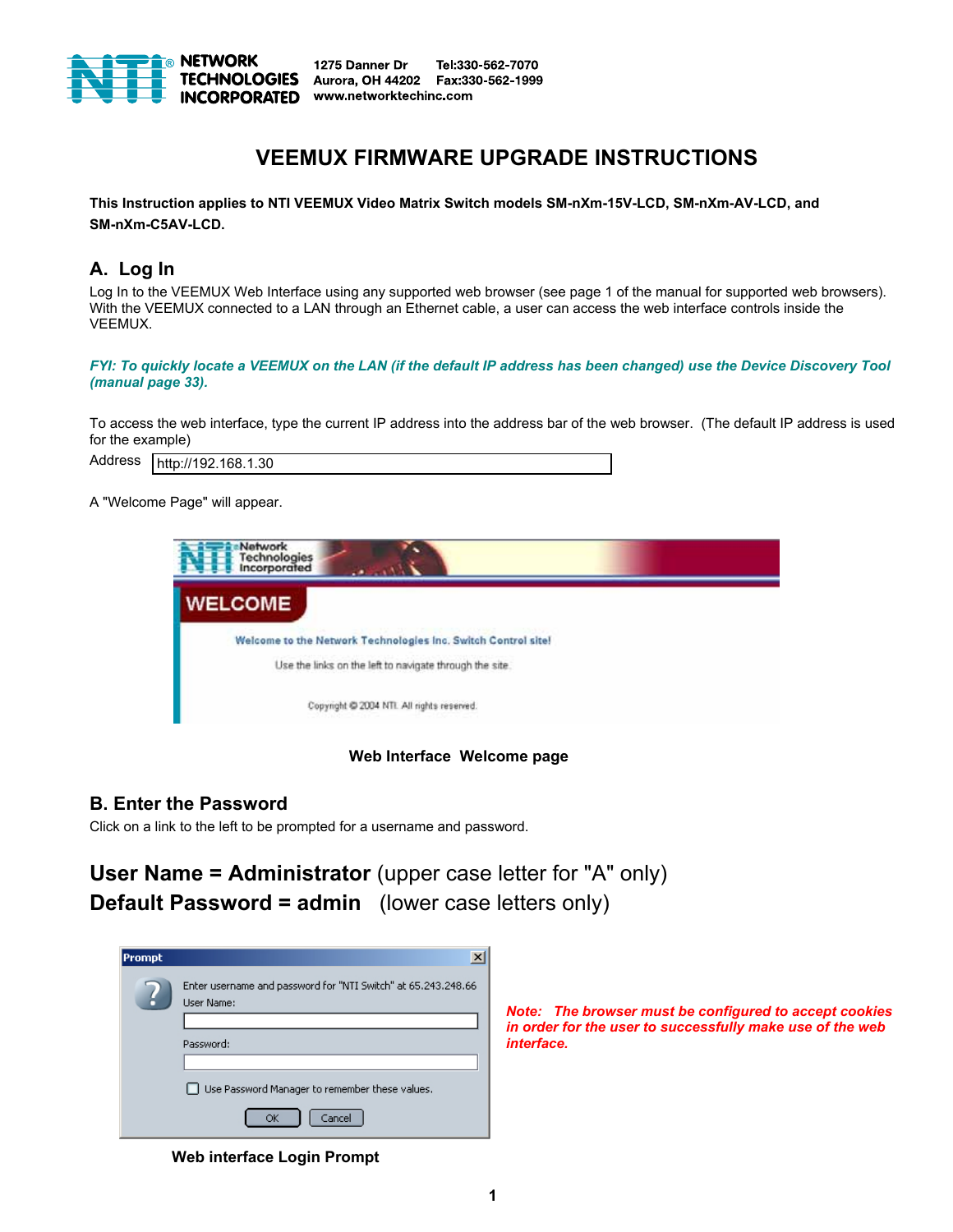# **C. Open the Update Firmware Page**

Open the Update Firmware page in the VEEMUX Web Interface by clicking on the "Update Firmware" link in the Web Interface menu under "ADMINISTRATION".



#### **Web interface-Main Menu**



#### **Web interface Update Firmware page**

 The Update Firmware page shows the current version of the firmware for the Web interface (above-upper) and for the Front panel (above-lower) and enables the Administrator to update the firmware of the VEEMUX. *Note: In the SM-nXm-C5AV-LCD models, only the Ethernet Control can be updated, so only one section is present.* 

 *WARNING: Failure to carefully follow these directions can permanently damage the VEEMUX. Please read these directions in full before continuing. Do not, under any circumstances, reset or power-down the VEEMUX while the firmware is being updated. Do not attempt to update the firmware if a power-failure is likely.* 

*Note: The Update Firmware page can only be used when logged in at the non-secure (http) website. If you attempt to access this page from the secure (https) website, you will be automatically redirected to the non-secure site.*